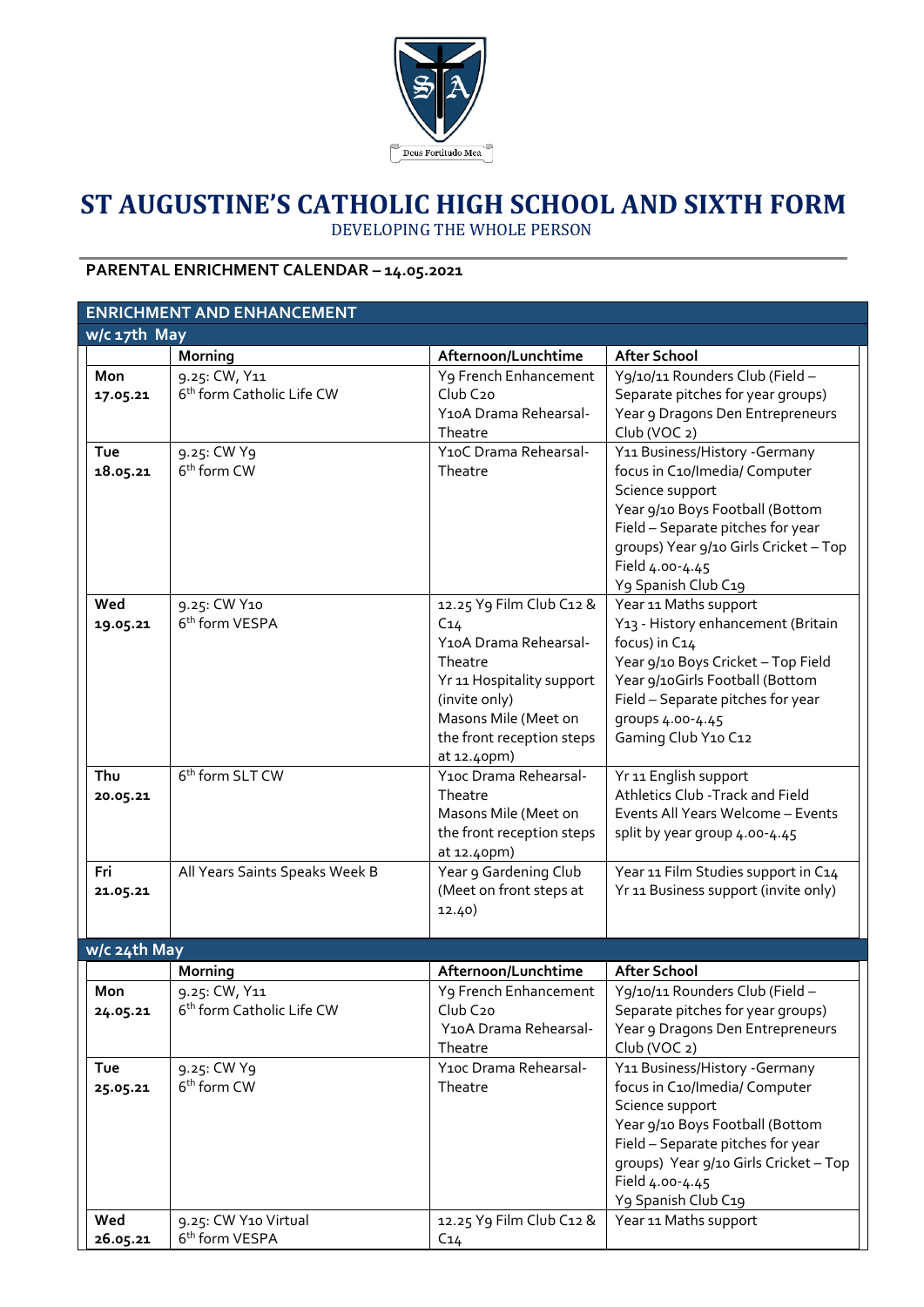| Thu                                                                                                     | 6 <sup>th</sup> form SLT CW<br>27.05.21                                                          |                                                                 |                                                                                         |                                        | Y10A Drama Rehearsal-<br>Theatre<br>Yr 11 Hospitality support<br>(invite only)<br>Masons Mile (Meet on<br>the front reception steps<br>at 12.40pm)<br>Y10c Drama Rehearsal-<br>Theatre<br>Masons Mile (Meet on<br>the front reception steps<br>at 12.40pm) | Y13 - History enhancement (Britain<br>focus) in C14<br>Year 9/10 Boys Cricket - Top Field<br>Year 9/10Girls Football (Bottom<br>Field - Separate pitches for year<br>groups 4.00-4.45<br>Gaming Club Y9 C12<br>Yr 11 English support<br>Athletics Club - Track and Field<br>Events All Years Welcome - Events<br>split by year group 4.00-4.45 |  |  |  |
|---------------------------------------------------------------------------------------------------------|--------------------------------------------------------------------------------------------------|-----------------------------------------------------------------|-----------------------------------------------------------------------------------------|----------------------------------------|------------------------------------------------------------------------------------------------------------------------------------------------------------------------------------------------------------------------------------------------------------|------------------------------------------------------------------------------------------------------------------------------------------------------------------------------------------------------------------------------------------------------------------------------------------------------------------------------------------------|--|--|--|
| Fri<br>28.05.21                                                                                         |                                                                                                  | All years Head of year Standards<br>Week A                      |                                                                                         |                                        | Year 9 Gardening Club<br>(Meet on front steps at<br>12.40)                                                                                                                                                                                                 | Year 11 Film Studies support in C14<br>Yr 11 Business support (invite only)                                                                                                                                                                                                                                                                    |  |  |  |
| <b>KEY DATES</b>                                                                                        |                                                                                                  |                                                                 |                                                                                         |                                        |                                                                                                                                                                                                                                                            |                                                                                                                                                                                                                                                                                                                                                |  |  |  |
| 21.05.21                                                                                                |                                                                                                  |                                                                 |                                                                                         | Final Year 11/13 Terminal Assessments  |                                                                                                                                                                                                                                                            |                                                                                                                                                                                                                                                                                                                                                |  |  |  |
| 28.05.21                                                                                                |                                                                                                  |                                                                 |                                                                                         | Break up 4pm for Whitsun Half Term     |                                                                                                                                                                                                                                                            |                                                                                                                                                                                                                                                                                                                                                |  |  |  |
| 07.05.21                                                                                                |                                                                                                  |                                                                 |                                                                                         | Return to school 9.00am Week B         |                                                                                                                                                                                                                                                            |                                                                                                                                                                                                                                                                                                                                                |  |  |  |
| 16.07.21                                                                                                |                                                                                                  |                                                                 |                                                                                         | End of Summer Term break up at 12.30pm |                                                                                                                                                                                                                                                            |                                                                                                                                                                                                                                                                                                                                                |  |  |  |
| 06.09.21                                                                                                |                                                                                                  |                                                                 | Students Start of Autumn term                                                           |                                        |                                                                                                                                                                                                                                                            |                                                                                                                                                                                                                                                                                                                                                |  |  |  |
| <b>STUDENT STARS</b>                                                                                    |                                                                                                  |                                                                 |                                                                                         |                                        |                                                                                                                                                                                                                                                            |                                                                                                                                                                                                                                                                                                                                                |  |  |  |
|                                                                                                         | <b>Child's Play</b>                                                                              |                                                                 | Niamh C Y10, Chloe B Y12,                                                               |                                        |                                                                                                                                                                                                                                                            |                                                                                                                                                                                                                                                                                                                                                |  |  |  |
|                                                                                                         | Citizenship                                                                                      |                                                                 | Eden HH Y9, Olivia E Y9, Nikolas J Y9, Tia B Y9, Katie H Y9, Evie W Y9, William S Y9,   |                                        |                                                                                                                                                                                                                                                            |                                                                                                                                                                                                                                                                                                                                                |  |  |  |
|                                                                                                         |                                                                                                  |                                                                 | Klaudia P Y9, Josh T Y9                                                                 |                                        |                                                                                                                                                                                                                                                            |                                                                                                                                                                                                                                                                                                                                                |  |  |  |
| English                                                                                                 |                                                                                                  | Cameron E Y9, Lily Mc Y9, Ruby S Y10, Ollie S Y10, Aiobhe W Y10 |                                                                                         |                                        |                                                                                                                                                                                                                                                            |                                                                                                                                                                                                                                                                                                                                                |  |  |  |
| Engineering & DT                                                                                        |                                                                                                  |                                                                 |                                                                                         |                                        |                                                                                                                                                                                                                                                            |                                                                                                                                                                                                                                                                                                                                                |  |  |  |
| <b>Health and Social Care</b>                                                                           |                                                                                                  | Lilly S Y10, Hannah P Y 12                                      |                                                                                         |                                        |                                                                                                                                                                                                                                                            |                                                                                                                                                                                                                                                                                                                                                |  |  |  |
| <b>MFL</b>                                                                                              |                                                                                                  | Hirah A Y10, Kathleen T Y10, Sophie R Y11, Hollie W Y11         |                                                                                         |                                        |                                                                                                                                                                                                                                                            |                                                                                                                                                                                                                                                                                                                                                |  |  |  |
| <b>GCSE/ALevel PE</b>                                                                                   |                                                                                                  | Yola K Y9, Lauren S Y9, Paul Mc Y10, Niamh G Y10, Lauren S y12  |                                                                                         |                                        |                                                                                                                                                                                                                                                            |                                                                                                                                                                                                                                                                                                                                                |  |  |  |
| <b>BTEC Sport</b>                                                                                       |                                                                                                  |                                                                 | Jacob G Y9, Olivia E Y9<br>YEAR 11 - MR E MILL, HEAD OF YEAR - mi@sta.lourdesmac.org.uk |                                        |                                                                                                                                                                                                                                                            |                                                                                                                                                                                                                                                                                                                                                |  |  |  |
|                                                                                                         |                                                                                                  |                                                                 |                                                                                         |                                        |                                                                                                                                                                                                                                                            |                                                                                                                                                                                                                                                                                                                                                |  |  |  |
| For most next week is the last week of assessments - so one more really big push from the               |                                                                                                  |                                                                 |                                                                                         |                                        |                                                                                                                                                                                                                                                            |                                                                                                                                                                                                                                                                                                                                                |  |  |  |
| students - results day in August will make this all worth it.                                           |                                                                                                  |                                                                 |                                                                                         |                                        |                                                                                                                                                                                                                                                            |                                                                                                                                                                                                                                                                                                                                                |  |  |  |
| Prom tickets are available to purchase on parent pay - please get in touch if you have any<br>$\bullet$ |                                                                                                  |                                                                 |                                                                                         |                                        |                                                                                                                                                                                                                                                            |                                                                                                                                                                                                                                                                                                                                                |  |  |  |
| concerns regarding this. The Prom is a celebration of both good attendance and behaviour over           |                                                                                                  |                                                                 |                                                                                         |                                        |                                                                                                                                                                                                                                                            |                                                                                                                                                                                                                                                                                                                                                |  |  |  |
|                                                                                                         | the last three years.                                                                            |                                                                 |                                                                                         |                                        |                                                                                                                                                                                                                                                            |                                                                                                                                                                                                                                                                                                                                                |  |  |  |
|                                                                                                         |                                                                                                  |                                                                 |                                                                                         |                                        |                                                                                                                                                                                                                                                            |                                                                                                                                                                                                                                                                                                                                                |  |  |  |
|                                                                                                         |                                                                                                  |                                                                 |                                                                                         |                                        |                                                                                                                                                                                                                                                            | If any Year 11 students have any school ties they could donate to the school that would be much                                                                                                                                                                                                                                                |  |  |  |
| appreciated.                                                                                            |                                                                                                  |                                                                 |                                                                                         |                                        |                                                                                                                                                                                                                                                            |                                                                                                                                                                                                                                                                                                                                                |  |  |  |
| YEAR 10 - MR N MURPHY, HEAD OF YEAR - murphyn@sta.lourdesmac.org.uk                                     |                                                                                                  |                                                                 |                                                                                         |                                        |                                                                                                                                                                                                                                                            |                                                                                                                                                                                                                                                                                                                                                |  |  |  |
| MRS L ALLCOTT, ASSISTANT HEAD OF YEAR - allcottl@sta.lourdesmac.org.uk                                  |                                                                                                  |                                                                 |                                                                                         |                                        |                                                                                                                                                                                                                                                            |                                                                                                                                                                                                                                                                                                                                                |  |  |  |
| Well done to Jazlyn H, Alicia F and Uswa K for getting lots of positives this week.                     |                                                                                                  |                                                                 |                                                                                         |                                        |                                                                                                                                                                                                                                                            |                                                                                                                                                                                                                                                                                                                                                |  |  |  |
| $\bullet$                                                                                               | This week has been 'Mental Health Awareness' week, Ms Cavendish has been providing students      |                                                                 |                                                                                         |                                        |                                                                                                                                                                                                                                                            |                                                                                                                                                                                                                                                                                                                                                |  |  |  |
|                                                                                                         | with access to a variety of resources to support students. The student council and teachers have |                                                                 |                                                                                         |                                        |                                                                                                                                                                                                                                                            |                                                                                                                                                                                                                                                                                                                                                |  |  |  |
|                                                                                                         | also been sharing their strategies to enhance and cope with their mental health.                 |                                                                 |                                                                                         |                                        |                                                                                                                                                                                                                                                            |                                                                                                                                                                                                                                                                                                                                                |  |  |  |
| I want to urge Year 10 to get involved with the extracurricular clubs after school within the PE        |                                                                                                  |                                                                 |                                                                                         |                                        |                                                                                                                                                                                                                                                            |                                                                                                                                                                                                                                                                                                                                                |  |  |  |
|                                                                                                         | department- please see the timetable from tutors and the PE office.                              |                                                                 |                                                                                         |                                        |                                                                                                                                                                                                                                                            |                                                                                                                                                                                                                                                                                                                                                |  |  |  |
| YEAR 9 - MR A READING, HEAD OF YEAR - readinga@sta.lourdesmac.org.uk                                    |                                                                                                  |                                                                 |                                                                                         |                                        |                                                                                                                                                                                                                                                            |                                                                                                                                                                                                                                                                                                                                                |  |  |  |
| A polite reminder that students are to continue adding their Duke of Edinburgh activities to the        |                                                                                                  |                                                                 |                                                                                         |                                        |                                                                                                                                                                                                                                                            |                                                                                                                                                                                                                                                                                                                                                |  |  |  |

- A polite reminder that students are to continue adding their Duke of Edinburgh activities to the DofE app so they can be approved. Please email me if you have any questions about this.
- Mobile phones are not to be used within school. Year 9 students should be putting phones into their pouches as they arrive at school in the morning.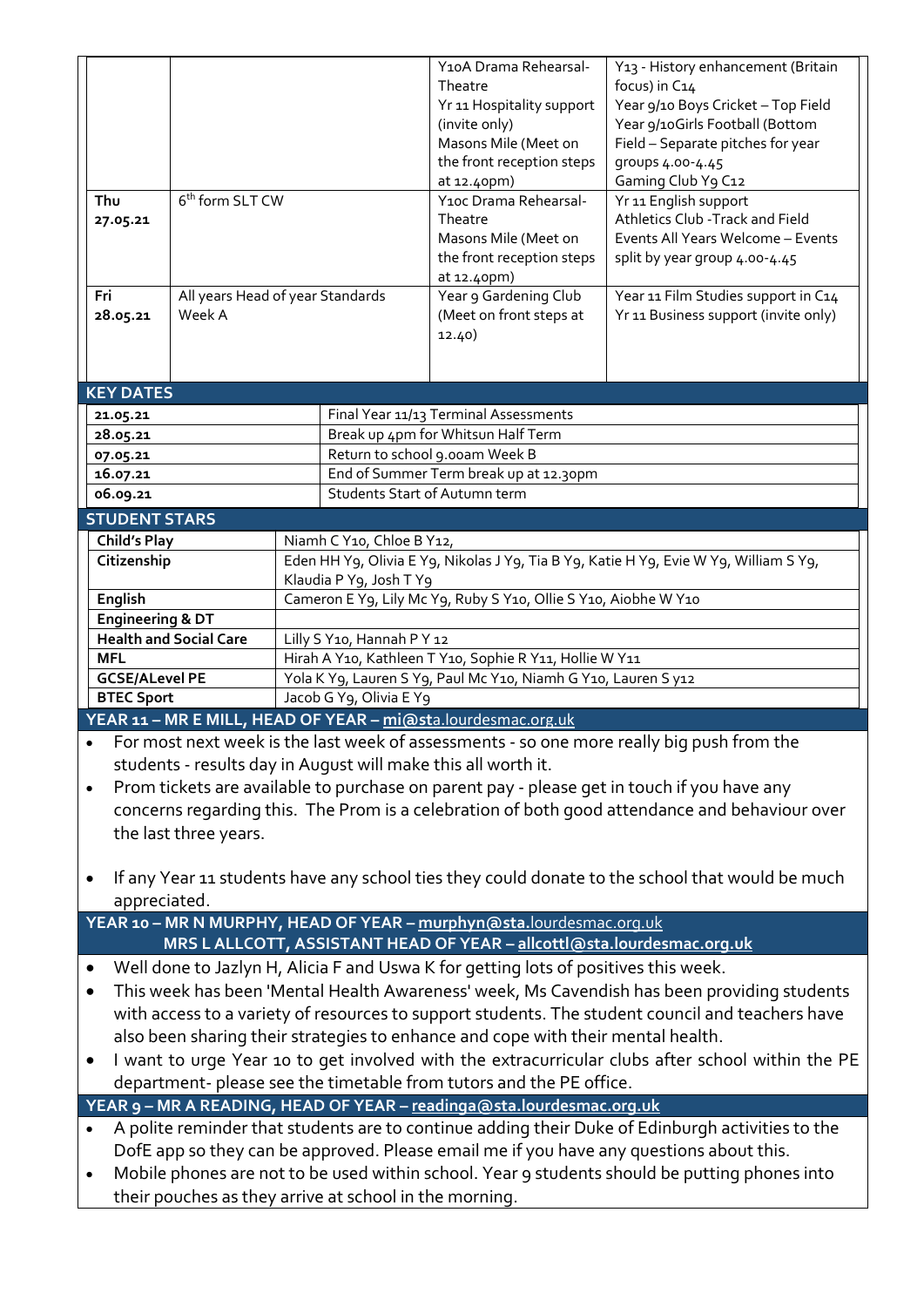

#### **6 TH FORM – MR P FOLEY, HEAD OF KS5 – f[oleyp@sta.lourdesmac.org.uk](mailto:foleyp@sta.lourdesmac.org.uk)**

## We can still support you - virtually!

The Student Funding Outreach Team are offering virtual events covering student finance, funding, budgeting and the cost of living at university.

We have scheduled live events each week - get in touch to book places for your Year 12 or Year 13 students or parents, or for further information!

- Year 12 students Tuesday 18th and Tuesday 25th May 2021 at 2pm (25 mins presentation + 15 mins Q&A)
- Year 13 students Wednesday 19th and Wednesday 26th May 2021 at 10am (25 mins presentation + 15 mins Q&A)
- Parents Evening supporting your student with finance -Thursday 20th May at 6pm (20 mins presentation + 15 mins  $O&A$



#### **Student Finance Support**

Please see the attached poster for upcoming virtual presentations on Student Finance, hosted by the University of Warwick.

#### **Year 11 Transition Days**

Those that have applied to join our sixth form will soon be invited to our Transition days taking place in late June. Look out for more information on this in the next few weeks.

### **UNLOC Enterprise Challenge**

All Year 12 business students took part in an enterprise challenge this week where they designed events that would be suitable for young people to enjoy post-COVID. Some of the proposals were very interesting and unique, with a big focus on keeping fit and staying healthy. Miss Klatt was particularly impressed with everyone's presentations at the end where each student stood up and spoke infront of the panel and students. Well done to the group of boys who won and vouchers are on their way from BCU.

## **DUKE OF EDINBURGH: Mr Morris – morrisr@sta.lourdesmac.org.uk**

**Y9 Students:**

Some great accomplishments this week from Evie We in: **Physical**: gymnastics **Volunteering**: coaching at her local football club **Skill**: creative arts

Evie Wh has achieved: **Physical**: walking **Skill**: baking

Millie D **Physical**: walking **Volunteering**: supporting at her local brownies **Skill**: cooking

**Y9 Bronze** - All pupils now working on weekly activities and submitting evidence. Use the following link to find out more about skills, physical activities and volunteering.<https://www.dofe.org/do/ideas/> Y10/11 Bronze - Submit assessor reports online. They can be added by assessors onto

<https://www.dofe.org/assessor/> with just your Duke of Edinburgh award number. Log into edofe.org to find this. Alternatively upload via edofe.org once you have logged in.

**Y12 Silver** – Submit consent via ParentPay for registration. All pupils now working on weekly activities and submitting evidence. Use the following link to find out more about skills, physical activities and volunteering. <https://www.dofe.org/do/ideas/>